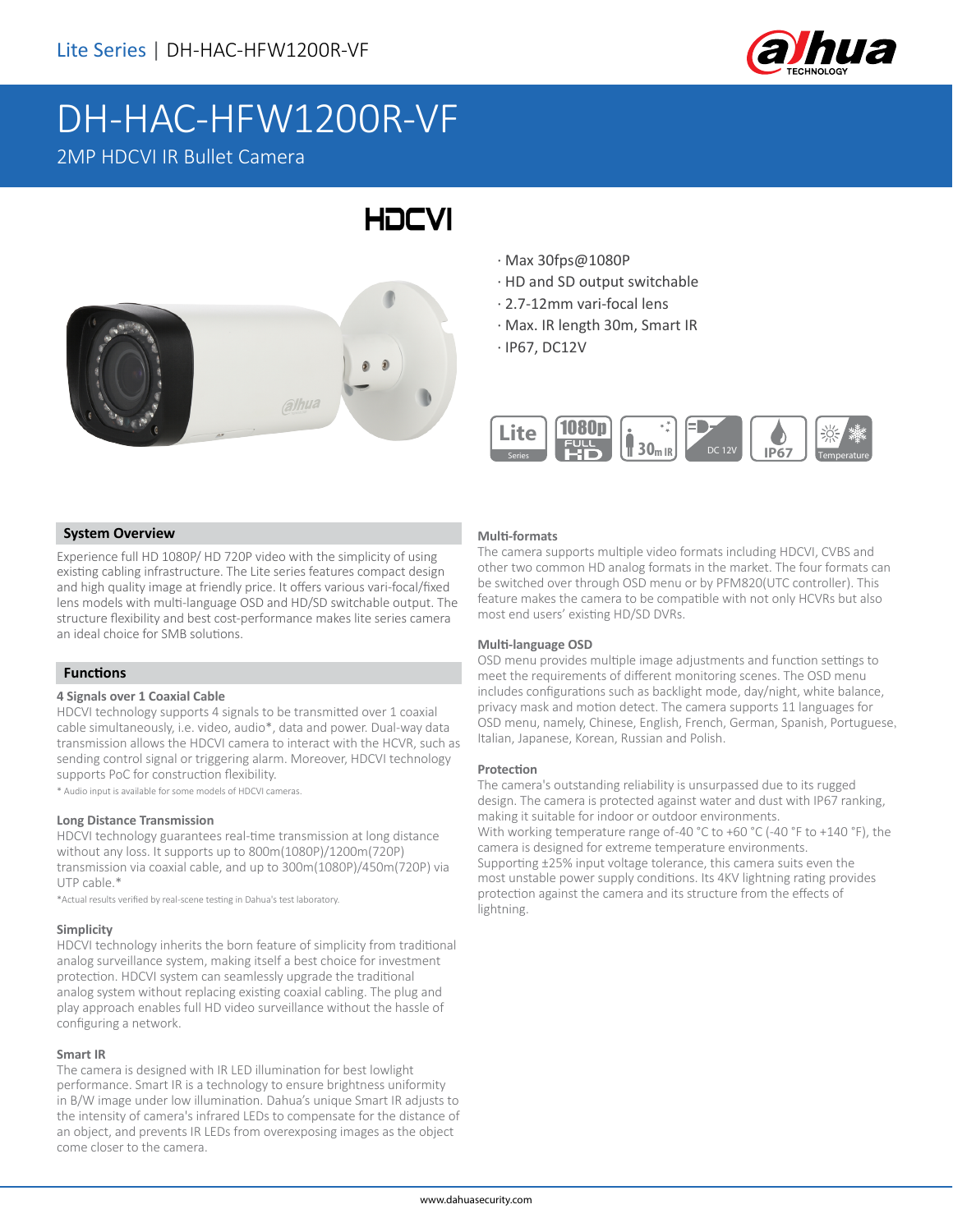# Lite Series | DH-HAC-HFW1200R-VF

### **Technical Specification**

## Camera

| Image Sensor                | 1/2.7" CMOS                                 |  |
|-----------------------------|---------------------------------------------|--|
| <b>Effective Pixels</b>     | 1920(H)×1080(V), 2MP                        |  |
| <b>Scanning System</b>      | Progressive                                 |  |
| Electronic Shutter Speed    | PAL: 1/25~1/100000s<br>NTSC: 1/30~1/100000s |  |
| Minimum Illumination        | 0.02Lux/F1.4, OLux IR on                    |  |
| S/N Ratio                   | More than 65dB                              |  |
| <b>IR Distance</b>          | Up to 30m (98feet)                          |  |
| IR On/Off Control           | Auto / Manual                               |  |
| <b>IR LEDS</b>              | 24                                          |  |
| Lens                        |                                             |  |
| Lens Type                   | Vari-focal lens / Fixed iris                |  |
| Mount Type                  | Board-in                                    |  |
| Focal Length                | $2.7 - 12$ mm                               |  |
| Max Aperture                | F1.4                                        |  |
| Angle of View               | H: 99°~37°                                  |  |
| <b>Focus Control</b>        | Manual                                      |  |
| <b>Close Focus Distance</b> | 300mm<br>11.81"                             |  |
| Pan / Tilt / Rotation       |                                             |  |

| Certifications                            |                                                                                                                                   |  |  |
|-------------------------------------------|-----------------------------------------------------------------------------------------------------------------------------------|--|--|
| Certifications                            | CE (EN55032, EN55024, EN50130-4)<br>FCC (CFR 47 FCC Part 15 subpartB, ANSI C63.4-2014)<br>UL (UL60950-1+CAN/CSA C22.2 No.60950-1) |  |  |
| Interface                                 |                                                                                                                                   |  |  |
| Audio Interface                           | N/A                                                                                                                               |  |  |
| Felectrical                               |                                                                                                                                   |  |  |
| Power Supply                              | 12V DC +25%                                                                                                                       |  |  |
| Power Consumption                         | Max 3W (12V DC, IR on)                                                                                                            |  |  |
| Environmental                             |                                                                                                                                   |  |  |
| <b>Operating Conditions</b>               | -40°C ~ +60°C (-40°F ~ +140°F) / Less than 90% RH<br>* Start up should be done at above -40°C (-40°F)                             |  |  |
| <b>Storage Conditions</b>                 | -40°C ~ +60°C (-40°F ~ +140°F) / Less than 90% RH                                                                                 |  |  |
| Ingress Protection & Vandal<br>Resistance | <b>IP67</b>                                                                                                                       |  |  |
| Construction                              |                                                                                                                                   |  |  |
| Casing                                    | Aluminium                                                                                                                         |  |  |
| <b>Dimensions</b>                         | 213.0mm×90.4mm×90.4mm (8.39"×3.56"×3.56")                                                                                         |  |  |
| Net Weight                                | 0.55kg (1.21lb)                                                                                                                   |  |  |
| <b>Gross Weight</b>                       | 0.68kg (1.50lb)                                                                                                                   |  |  |
|                                           |                                                                                                                                   |  |  |

Pan/Tilt/Rotation

Video

| Resolution           | 1080P (1920×1080)                                                              |
|----------------------|--------------------------------------------------------------------------------|
| Frame Rate           | 25/30fps@1080P, 25/30/50/60fps@720P                                            |
| Video Output         | 1-channel BNC high definition video output / CVBS<br>video output (Can switch) |
| Day/Night            | Auto (ICR) / Manual                                                            |
| <b>OSD Menu</b>      | Multi-language                                                                 |
| <b>BLC Mode</b>      | BLC / HLC / DWDR                                                               |
| <b>WDR</b>           | <b>DWDR</b>                                                                    |
| Gain Control         | AGC                                                                            |
| Noise Reduction      | 2D                                                                             |
| <b>White Balance</b> | Auto / Manual                                                                  |
| Smart IR             | Auto / Manual                                                                  |

Pan: 0° ~ 360° Tilt: 0° ~ 87° Rotation: 0° ~ 360°